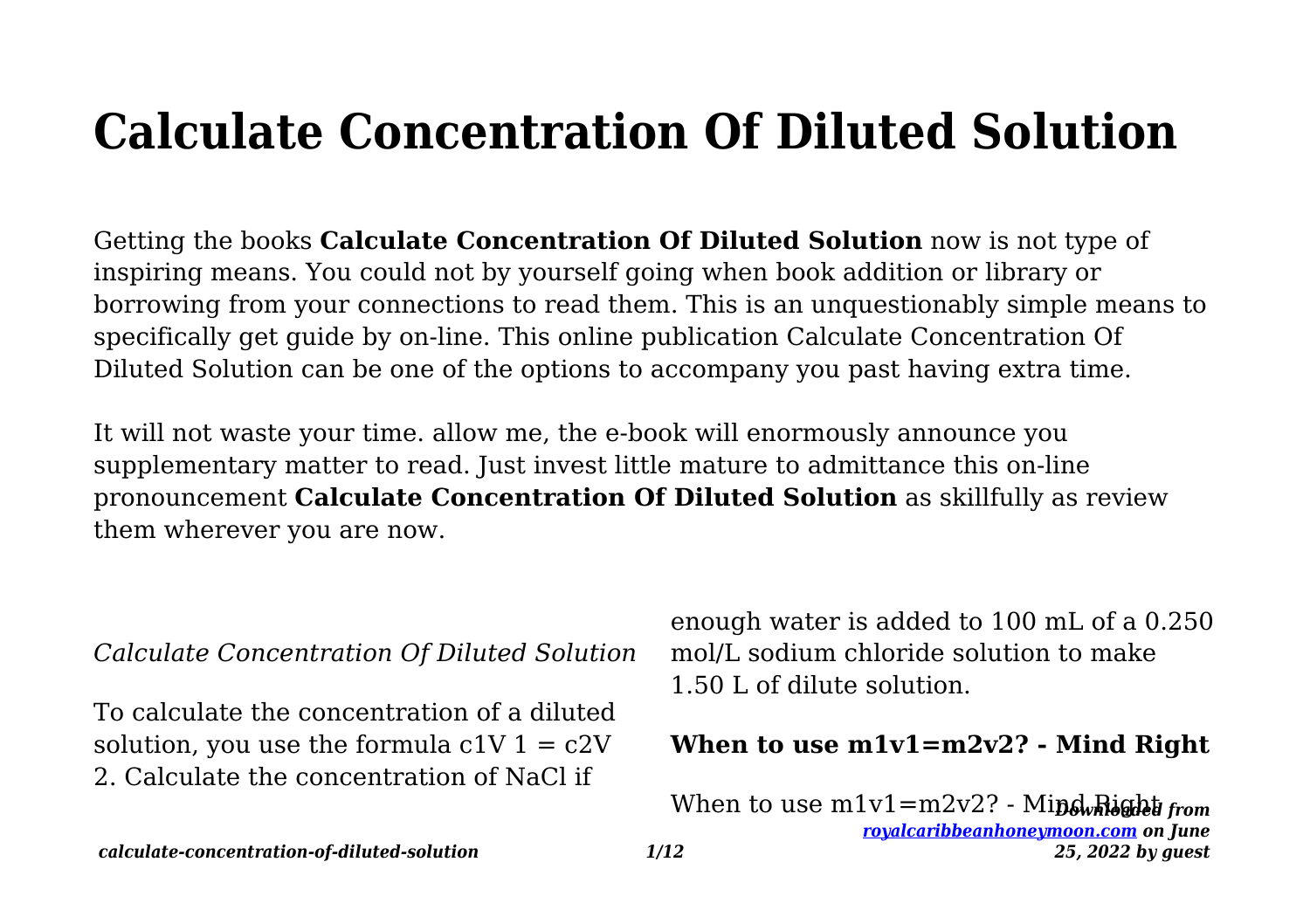## **Stock Solution Calculator**

A concentrated solution that is diluted for normal use is called as stock solution. This is an online calculator to find the volume required to dilute the solution and reach the desired concentration and volume using the  $C1V1 = C2V2$  dilution equation. ... Calculate molar concentration, mass of compound, volume and formula weight of a chemical ...

## **Experiment 16 The Solution is Dilution - Anoka-Ramsey …**

The Solution is Dilution . OUTCOMES Upon completion of this lab, the student should be able to • proficiently calculate molarities for solutions. • prepare a solution of known concentration. • prepare a dilute solution from a more concentrated one. • perform serial dilutions. • use

volumetric and Mohr pipets and a volumetric flask.

#### Calculate Concentration Of Diluted Solution

Apr 16, 2022 · To calculate the concentration of a diluted solution, you use the formula #c\_1V\_1 = c\_2V\_2# Example Calculate the concentration of NaCl if enough water is added to 100 mL of a 0.250 mol/L sodium chloride solution to make 1.50 L of dilute solution. How to calculate concentration of solution when it's diluted?

#### Solution Dilutions Key

*Downloaded from* 15 m naoh solution what will the molarity of the diluted solution be. Vi ml 0 54 3qo if i dilute Page 1/3. ... failure by the pharmacist to correctly calculate the dilution will result in the patient ... of the solute in the solution. Concentration is the removal of solvent, which increases the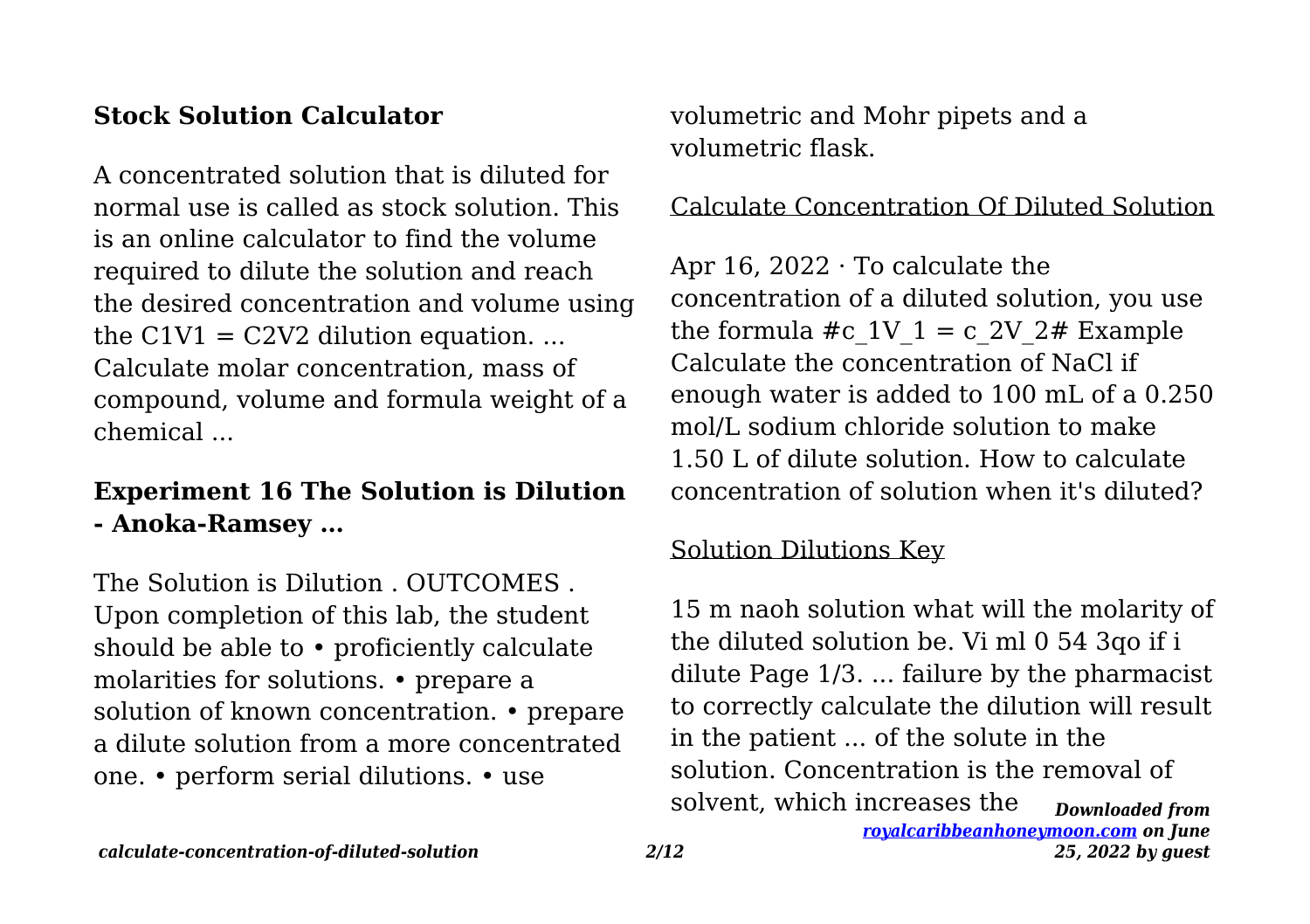## **Preparation and Dilution of Solutions - KSU**

 $1=$  Concentration of starting solution. V 2= Final volume of diluted solution.  $C = 2$ = Final concentration of diluted solution. Example: Prepare 50 ml of a 2.5x10-3M from prepared  $0.4M$  HCl.  $!$  C1 x V1 = C2 x V2  $!$  $0.4 \times V1 = 2.5 \times 10^{-3} \times 50$  ! V1=0.337 ml 0.337 ml of the starting solution is taken and final volume made up to 50 ml

#### Calculate Concentration Of Diluted Solution

1 Answer. To calculate the concentration of a diluted solution, you use the formula c1V  $1 = c2V$  2. Calculate the concentration of NaCl if enough water is added to 100 mL of a 0.250 mol/L sodium chloride solution to make 1.50 L of dilute solution. Step 1: Make a table of the data. How to calculate concentration of solution when it's diluted?

*Dilution of solutions for nurses mathcentre.ac.uk*

These solutions are then diluted to the required strength as and when required for the individual patient. This also means the same solution substance may be used for a different ... 5. 0.6 litre of 2% solution from a stock strength solution of 1 in 25. 6. 5 litre of 1:5000 solution from a stock strength solution of 0.2%.

## Calculate Concentration Of Diluted Solution - nationnews.com

To calculate the concentration of a diluted solution, you use the formula  $c1V$  1 =  $c2V$ 2. Calculate the concentration of NaCl if enough water is added to 100 mL of a 0.250 mol/L sodium chloride...

#### *Downloaded from* Calculating IV Solution Concentration - Yavapai College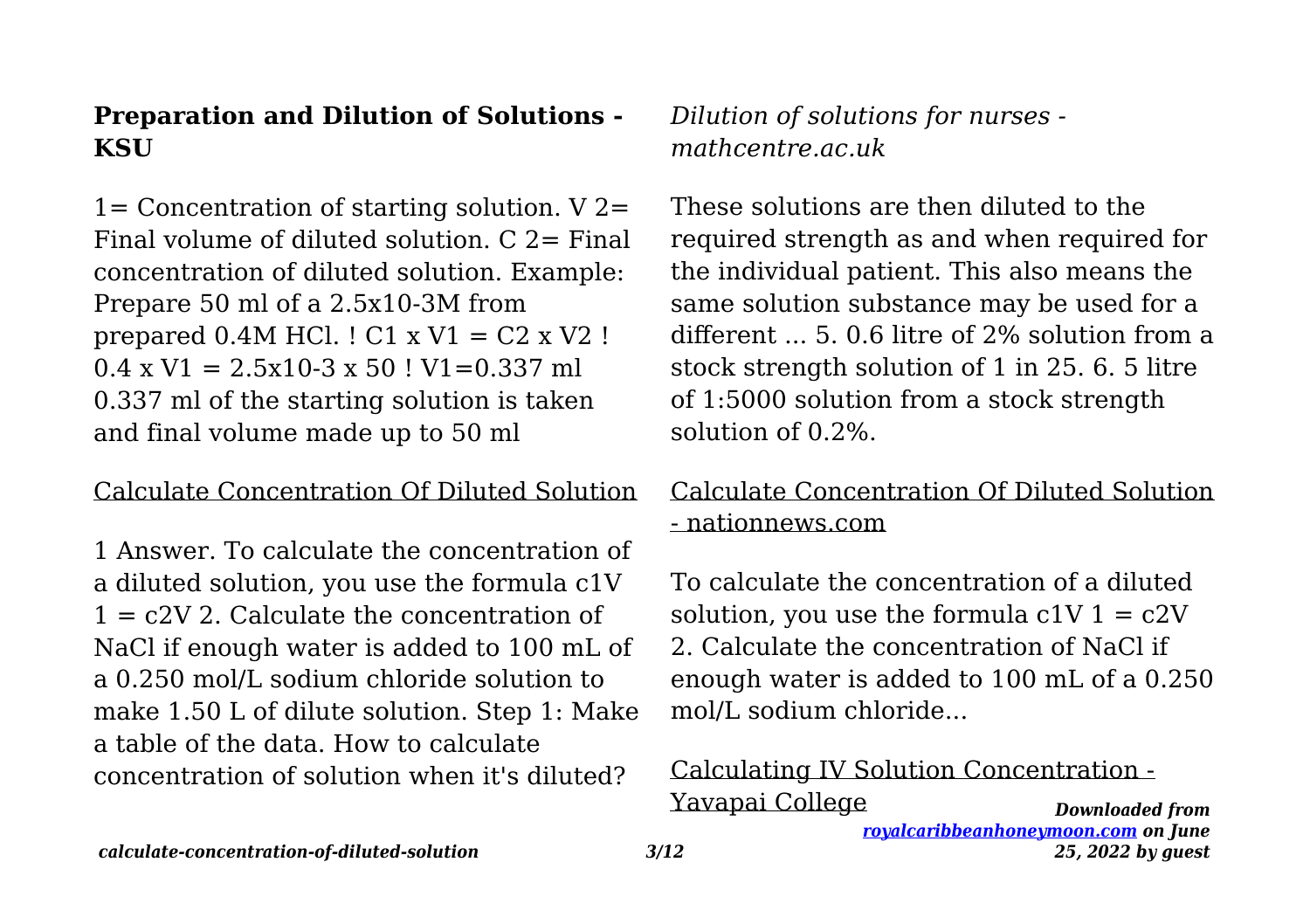Calculating IV Solution Concentration y Example 2 500 ml of IV fluid contains 0.02 mg of morphine sulfate per ml. The solution was prepared by adding morphine to dextrose 5% in water. How many mg of morphine are contained in the solution? To find the total milligrams in the solution: Step 1 Write down the volume of the solution

## *How To Calculate Solution Concentration Of Diluted*

May 08, 2022 · Get Free How To Calculate Solution Concentration Of Diluted Calculating Concentrations with Units and Dilutions You can use the dilution equation,  $M1V1 = M2V2$ . In this problem, the initial molarity is 3.00 M, the initial volume is 2.50 mL or  $2.50 \times 10 - 3$  L and the final

## **Dilution Calculations for Aqua**

## **Ammonia - Inyo Process**

does not result in 10 gallons of solution. The final volume would be less than 10 gallons. For many aqua dilutions, the nonadditive effects are minimal. For anhydrous additions, they are significant. The steps to calculate dilutions correctly are as follows: Let:  $Vo = volume$  in gallons of original concentration aqua ammonia or anhydrous ammonia

## Solutions and concentration - Cal State LA

Dilution: a process in which the concentration (molarity) of a solution is lowered. The amount of solute (atoms, moles, grams, etc.) remains the same, but the volume is increased by adding more solvent. Example: orange juice from frozen  $concentrate$ . moles  $stock = moles$  diluted Stock solution: the more concentrated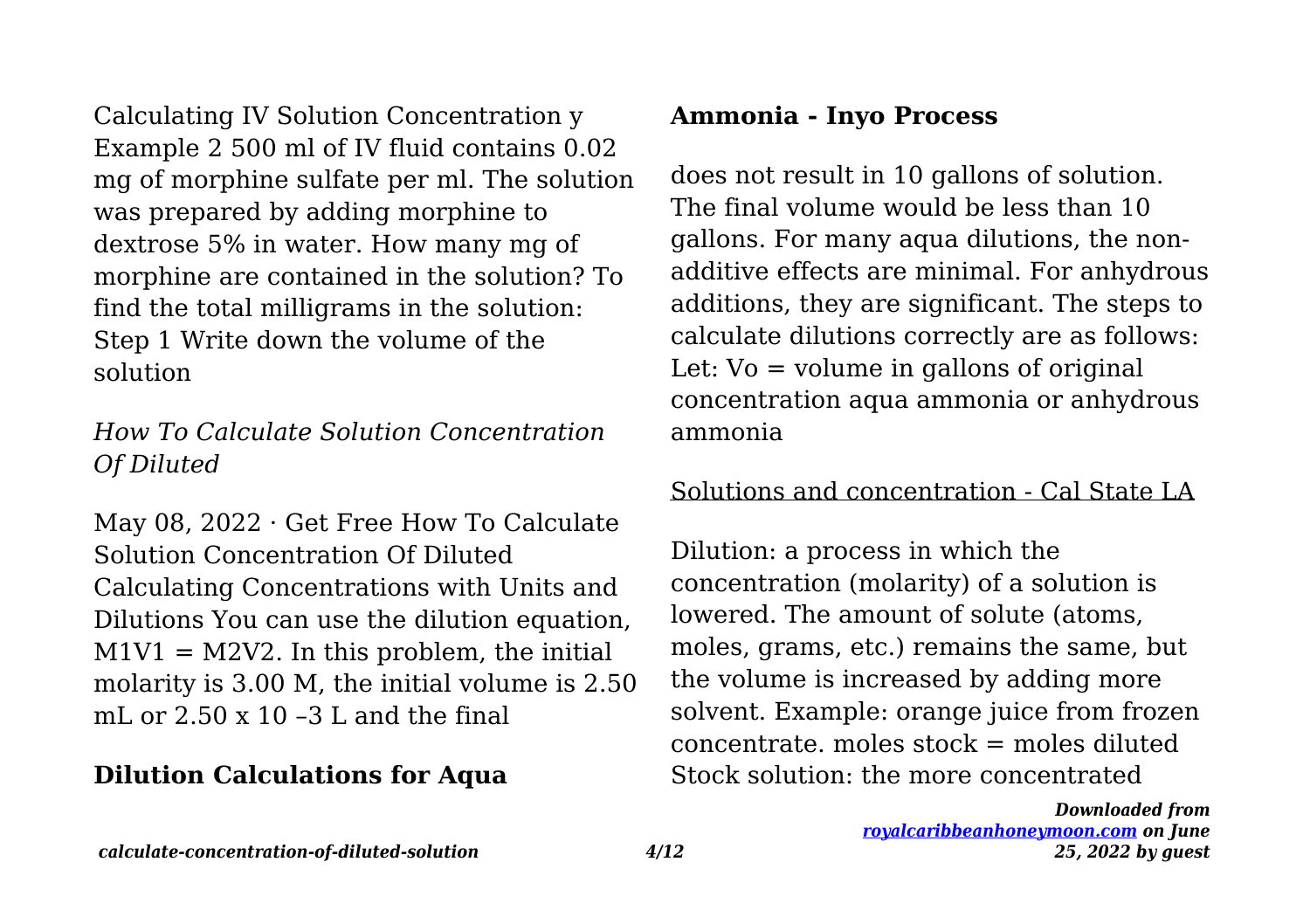#### solution

## **Calculate Concentration Of Diluted Solution**

Calculate Concentration Of Diluted Solution  $M1V1 = M2V2$ . In this problem, the initial molarity is 3.00 M, the initial volume is 2.50 mL or 2.50 x 10 –3 L and the final volume is 0.175 L. Use these known values to calculate the final molarity, M2: So, the final concentration in molarity of the solution is.  $4.29 \times 10^{-2}$  M.

## How to dilute solutions - archive.vcu.edu

 $#$  of particles in final solution  $=$ (Concentration in final solution)  $\times$  (Volume in final solution) = Cfinal x Vfinal So Cpipet  $x$  Vpipet = Cfinal  $x$  Vfinal Fig. 1: Conservation of particles method to calculate dilutions. (A-B) Suck up a volume (Vpipet) into a pipet tip. The concentration

(Cpipet) of particles in the tip is the same as the

## **How To Calculate Solution Concentration Of Diluted**

May 05, 2022 $\cdot$  to look quide how to calculate solution concentration of diluted as you such as. By searching the title, publisher, or authors of guide you in fact want, you can discover them rapidly. In the house, workplace, or perhaps in your method can be every best area within net connections. If you strive for to download and install the how to calculate ...

## **Dilutions Help - University of Regina**

diluted concentration would be **O.60 Med from** But let's say we took our sample (3.0 M) and diluted it by taking 1part of the sample and adding 4 parts water. That's a 1/5 dilution. Dilution 1/5 We know that the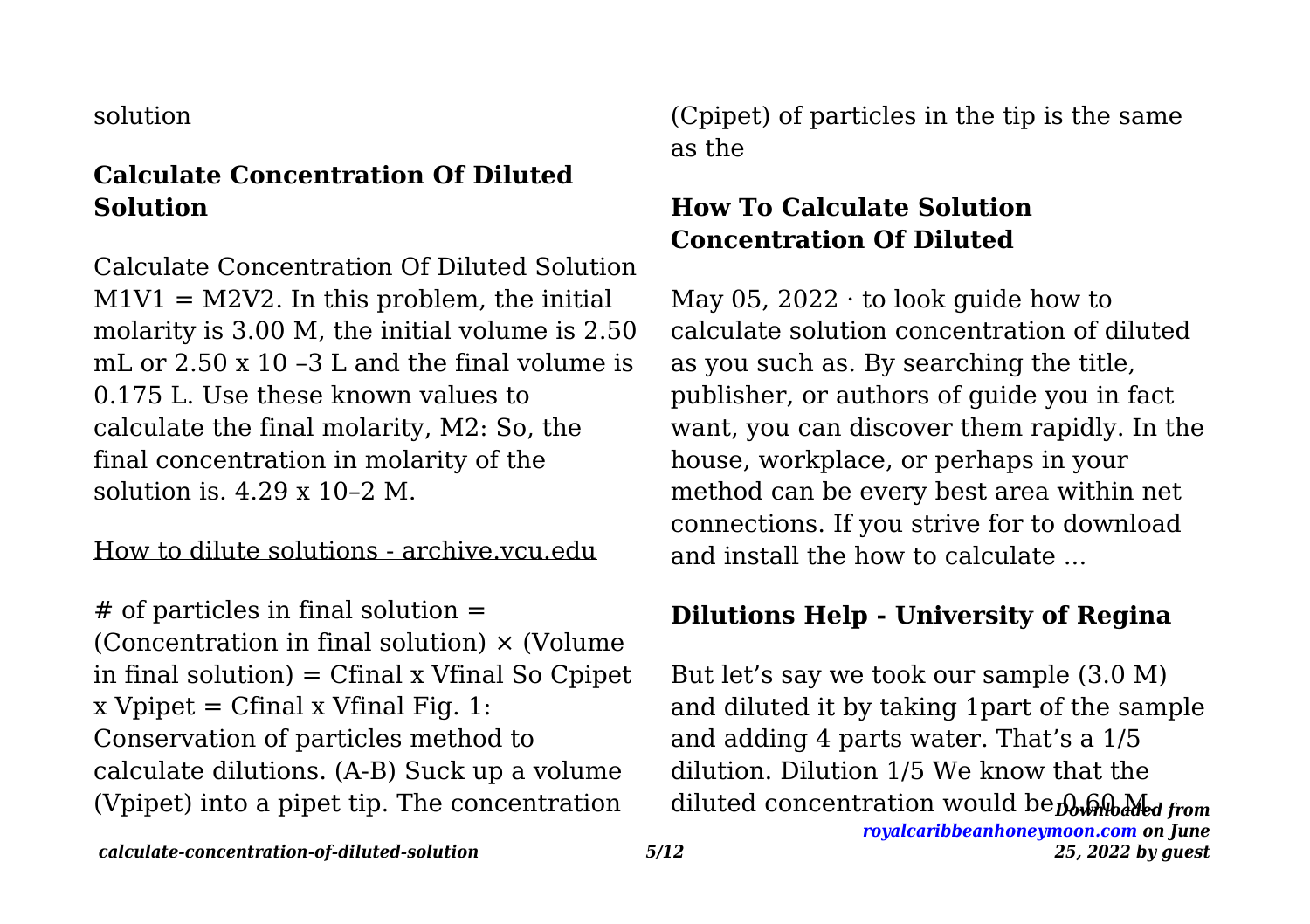What is the concentration if we take 1 part of this 0.60 M solution and add 4 parts water? In other words, another 1/5 dilution.

Calculate Concentration Of Diluted Solution

Download Ebook Calculate Concentration Of Diluted SolutionChemistry LibreTexts To calculate the concentration of a diluted solution, you use the formula #c\_1V\_1 = c\_2V\_2# Example Calculate the concentration of NaCl if enough water is added to 100 mL of a 0.250 mol/L sodium chloride solution to make 1.50 L of dilute solution. Page 14/33

## **Volume to Volume Dilutions - Biomol**

solution, and 2 is the concentration of the new solution and 2 is the volume of the new solution. So let's say you have an antibody stock at a concentration of . Ú à ß OR ∗ à ß and you need 20 I H of antibody diluted to a concentration of  $\tilde{U}$ \* à  $\tilde{B}$ .

#### Calculate Concentration Of Diluted Solution

calculate concentration of diluted solution.Maybe you have knowledge that, people have look numerous period for their favorite books subsequently this calculate concentration of diluted solution, but stop up in harmful downloads. Rather than enjoying a fine PDF as soon as a cup of coffee in the afternoon, on the other hand they juggled behind ...

#### **How To Calculate Dilution Ratios**

How To Calculate Dilution Ratios

## **Calculations of Solution Concentration - ScienceGeek.net**

*Downloaded from [royalcaribbeanhoneymoon.com](http://royalcaribbeanhoneymoon.com) on June 25, 2022 by guest* widely used unit for concentration when preparing solutions in chemistry and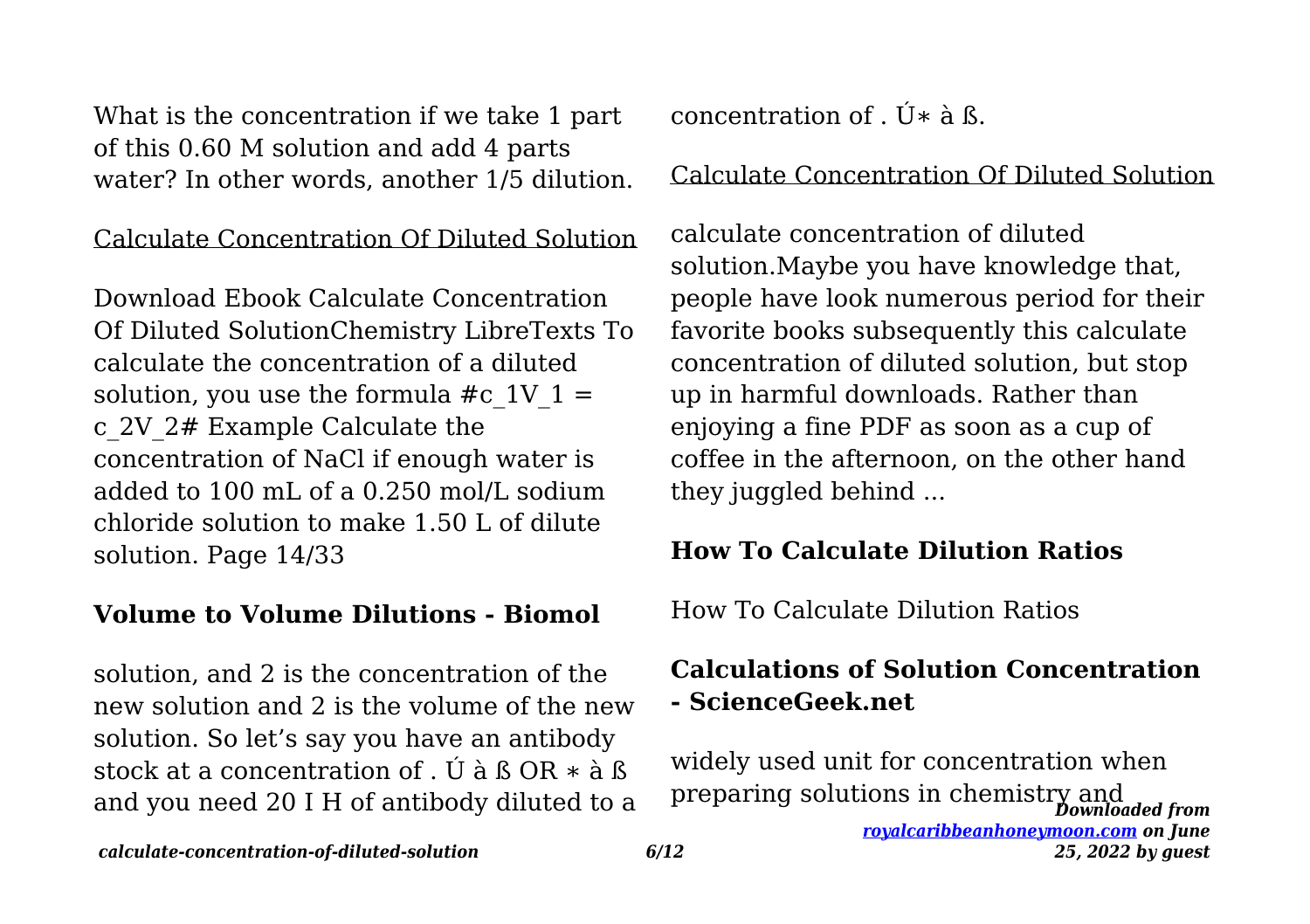biology. The units of molarity, mol/L, are usually represented by a scripted capital "M". Calculate the concentration, in moles of solute per liter of solution, of each of the following: Example: 10 grams of NaOH is dissolved in enough water to make 2 L of solution

#### Calculate Concentration Of Diluted Solution

Jan 24, 2022 · Read Free Calculate Concentration Of Diluted SolutionCalculate Concentration Of Diluted Solution You can use the dilution equation,  $M1V1 = M2V2$ . In this problem, the initial molarity is 3.00 M, the initial volume is  $2.50$  mL or  $2.50 \times 10$  -3 L and the final volume is 0.175 L. Use these known values to calculate the final molarity, M2: Page 10/71

## **Calculate Concentration Of Diluted Solution**

Sep 27, 2021 · Calculate Concentration Of Diluted Solutionand Concentration Dilute and Concentrated Solution Calculate Concentration Of Diluted Solution You can use the dilution equation,  $M1V1 = M2V2$ . In this problem, the initial molarity is 3.00 M, the initial volume is  $2.50$  mL or  $2.50 \times 10^{-3}$ L and the final Page 9/52

## **Lab Math Solutions, Dilutions, Concentrations and Molarity**

from the diluted material of the previous. ... Is a concentration term for solution is the number of moles of solute dissolved in one liter of solution. To calculate the molarity of a solution, divide the moles of solute by the volume of the solution.

## **How To Calculate Solution Concentration Of Diluted**

acquire this book how to calcul**ate solution**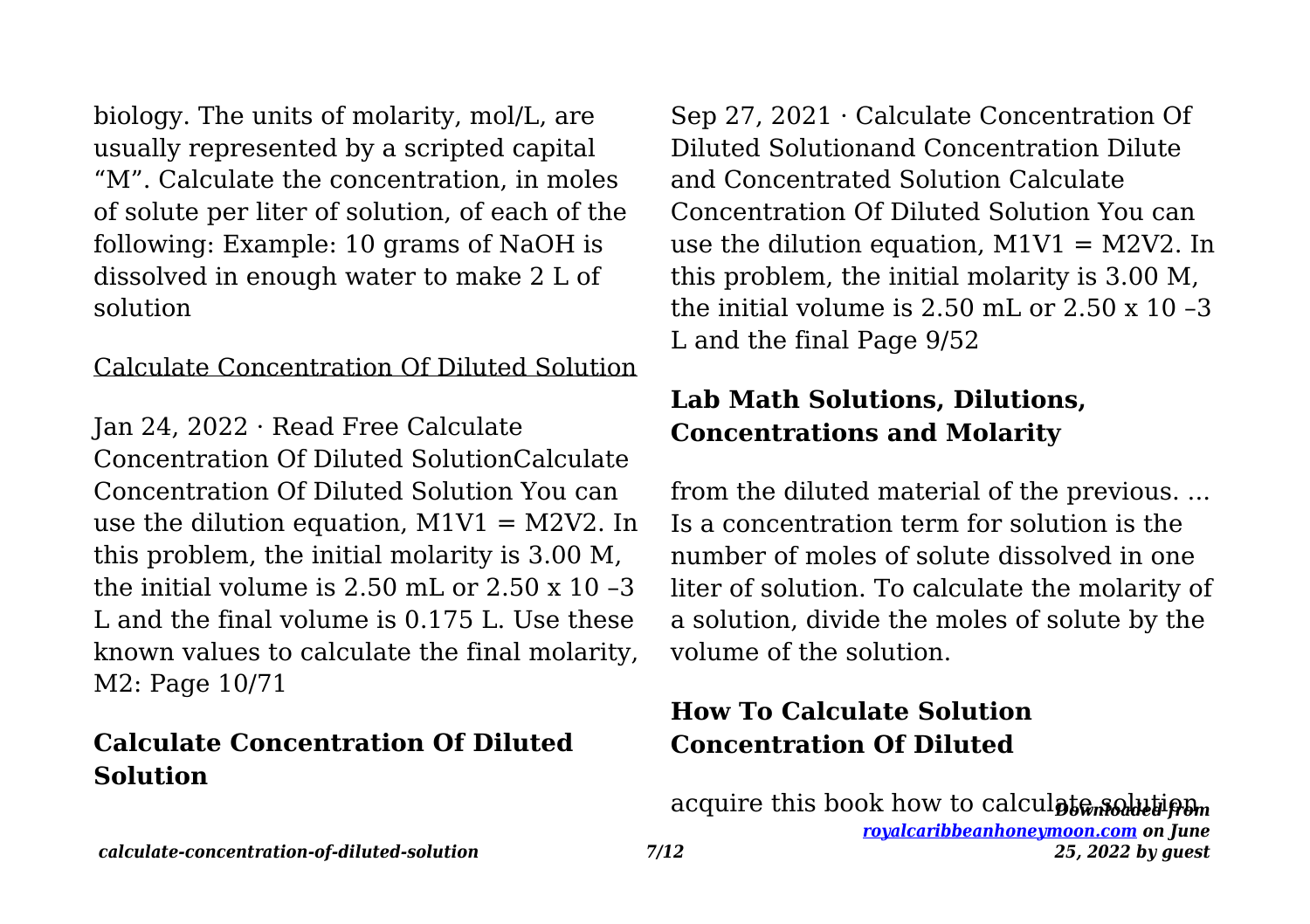concentration of diluted is additionally useful. You have remained in right site to start getting this info. acquire the how to calculate solution concentration of diluted associate that we come up with the money for here and check out the link. You could buy lead how to calculate solution ...

## **Calculate Concentration Of Diluted Solution**

The volume of solvent needed to prepare the desired concentration of a new, diluted solution can be calculated mathematically. The relationship is as follows: [ $\left| \frac{\text{latex}}{\text{M}} \right|$  1V  $1=M$  2V 2[ $\left| \frac{\text{latex}}{\text{latex}} \right|$  Dilutions of Solutions | Introduction to Chemistry C2 is the final concentration of the diluted solution. V2 is the final volume of the diluted solution.

*how to calculate the concentration of a*

## *solution*

how to calculate the concentration of a solution

## **Student Learning Advisory Service AT A GLANCE**

solution? Q4 . How much 5% v/v concentrate should you use to make 1.25L of a product such that 10mL diluted to 4L will give a 25ppm solution? Q5. How much of 15mcL/mL concentration should you use to make 120mL of a product such that 0.5mL diluted to 10mL will give a 0.002%  $v/v$  solution? Answers .  $Q1 = 30q$ .  $Q2 =$ 192mL,  $Q3 = 12.6q$ ,  $Q4 = 250mL$  ...

*Laboratory Math II: Solutions and Dilutions*

*Downloaded from* present per unit of volume It can beConcentration The concentration of a solution is how much of the solute is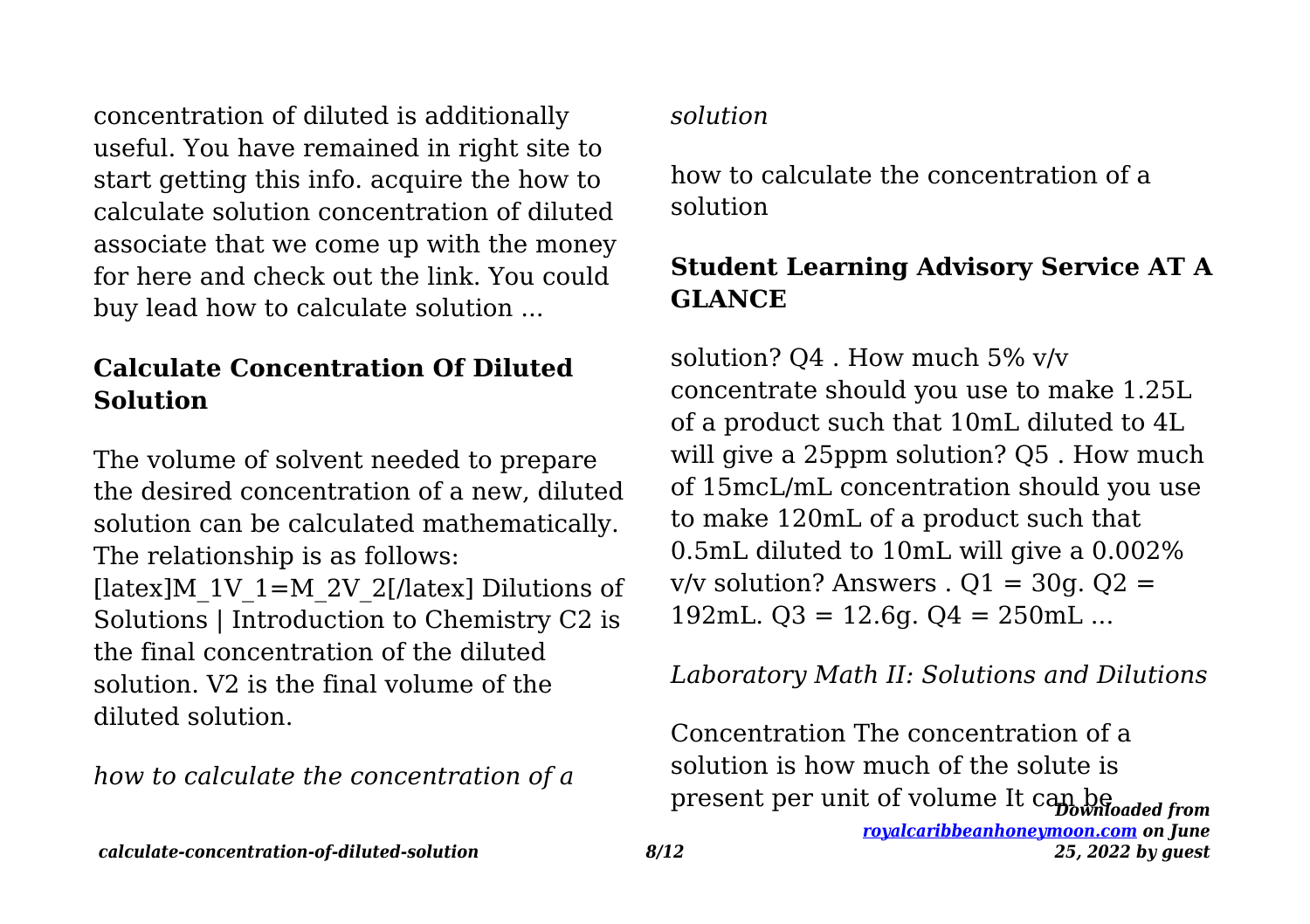recorded and reported in multiple ways depending on the solution and the scientist Molarity – Moles/Liter; mols/L (M) Mass/volume – grams/L; g/L or mg/ml Normality – moles of active ions/L (N)

#### Dilution and Concentration - LWW

Calculate the Active Ingredient: 500 mL of 15% v/v solution contains 75 mL of methyl salicylate (active ingredient). If 50 mL of a 1:20 w/v solution of aluminum acetate is diluted to 1000 mL, what is ... stock solution A solution of a known concentration pre-pared for the convenience of dispensing; usually a strong ...

#### Calculate Concentration Of Solution

Total volume of the solution) x 100 Mass by … The molar concentration unit [mol L (M)] is a conventionally widely used as

concentration method. It is the number of moles of target substance (solute) dissolved in 1 liter of solution. Here is how to calculate the concentration. (Weight of 1 liter solution) x … Answer (1 of 6): When certain ...

#### Calculate Concentration Of Diluted Solution

Oct 24, 2021  $\cdot$  extend the join to buy and create bargains to download and install calculate concentration of diluted solution fittingly simple! How to calculate concentration of acids and alkalis? - A Nov 30, 2020 · Calculate the concentration of the salt solution in g dm-3. Solution: 3. Concentrated phosphoric acid, H 3 PO 4 was added slowly to water to ...

#### Calculate Concentration Of Diluted Solution

Concentration Of Diluted Solutio<del>n You agon</del> Dilute and Concentrated Solution Calculate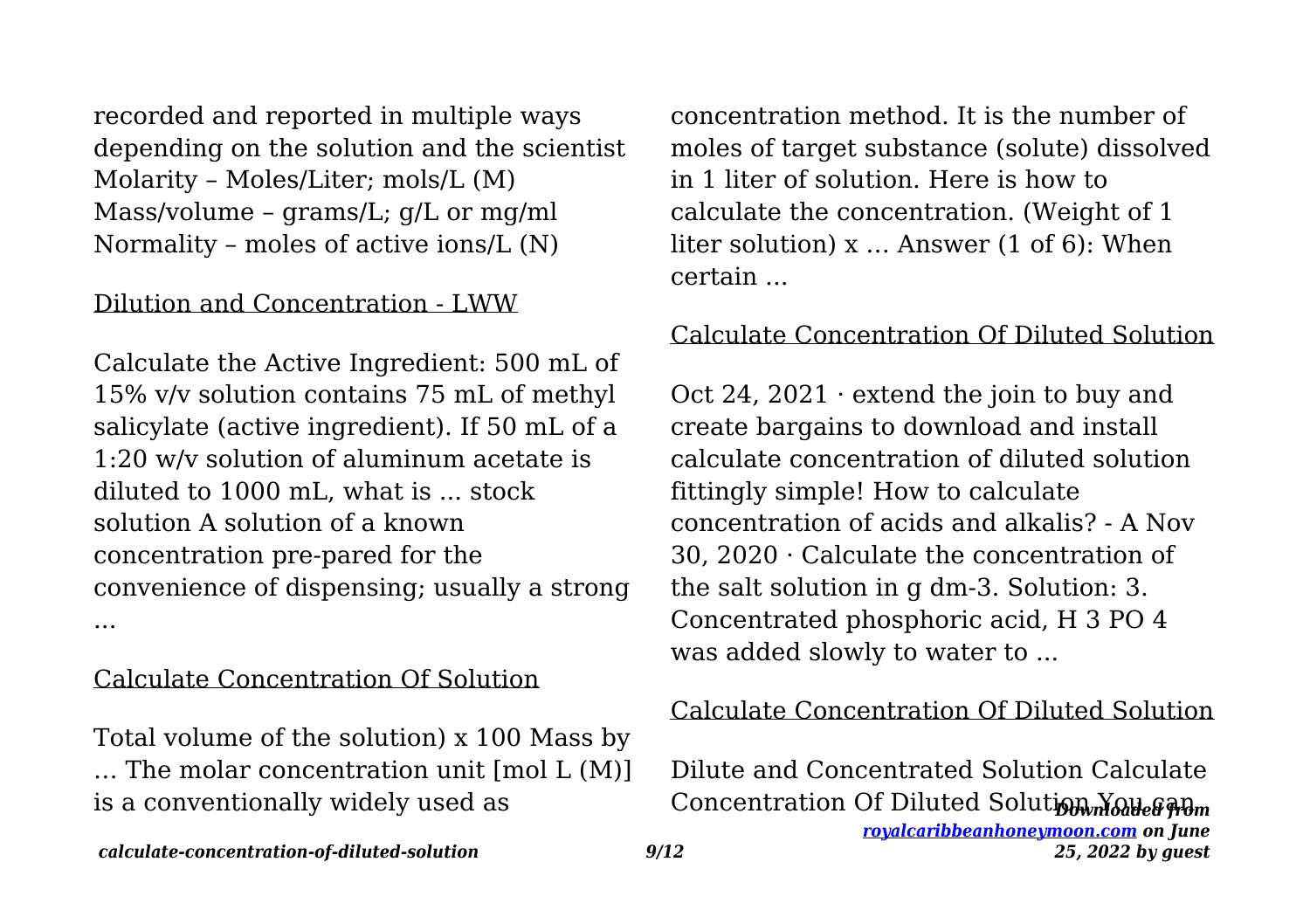use the dilution equation,  $M1V1 = M2V2$ . In this problem, the initial molarity is 3.00 M, the initial volume is  $2.50$  mL or  $2.50 \times 10^{-3}$ L and the final volume is 0.175 L. Use these known values to calculate the final molarity, M2: So, the final concentration ...

#### Calculate Concentration Of Diluted Solution

Online Library Calculate Concentration Of Diluted Solution If you need to calculate diluted molarity, you can use the following formula: molarity = concentration / molar mass In this formula, the concentration stands for the mass concentration of a given solution. You express this using the units of density which are usually g/ml or g/l.

Concentrations and Dilution's - University of Florida

5. Use the data in table 1 to determine

which mathematical relationship above results in a constant for final diluted concentration and final diluted volume . (hint: use the list editor on your calculator) 6. Amend the equation in #5 above to represent a word equation expressing the variables final diluted concentration and final diluted volume. 7.

How to Calculate Dilution Factor.

How to Calculate Dilution Factor.

## **Calculate Concentration Of Diluted Solution**

solution, you use the formula  $\#g_{\omega}$ Moded from *[royalcaribbeanhoneymoon.com](http://royalcaribbeanhoneymoon.com) on June* Oct 29, 2021 · Where To Download Calculate Concentration Of Diluted Solution mL, 72.8 ? 25.0 = 47.8 mL of solvent must be added. 4.12: Dilutions and Concentrations - Chemistry LibreTexts To calculate the concentration of a diluted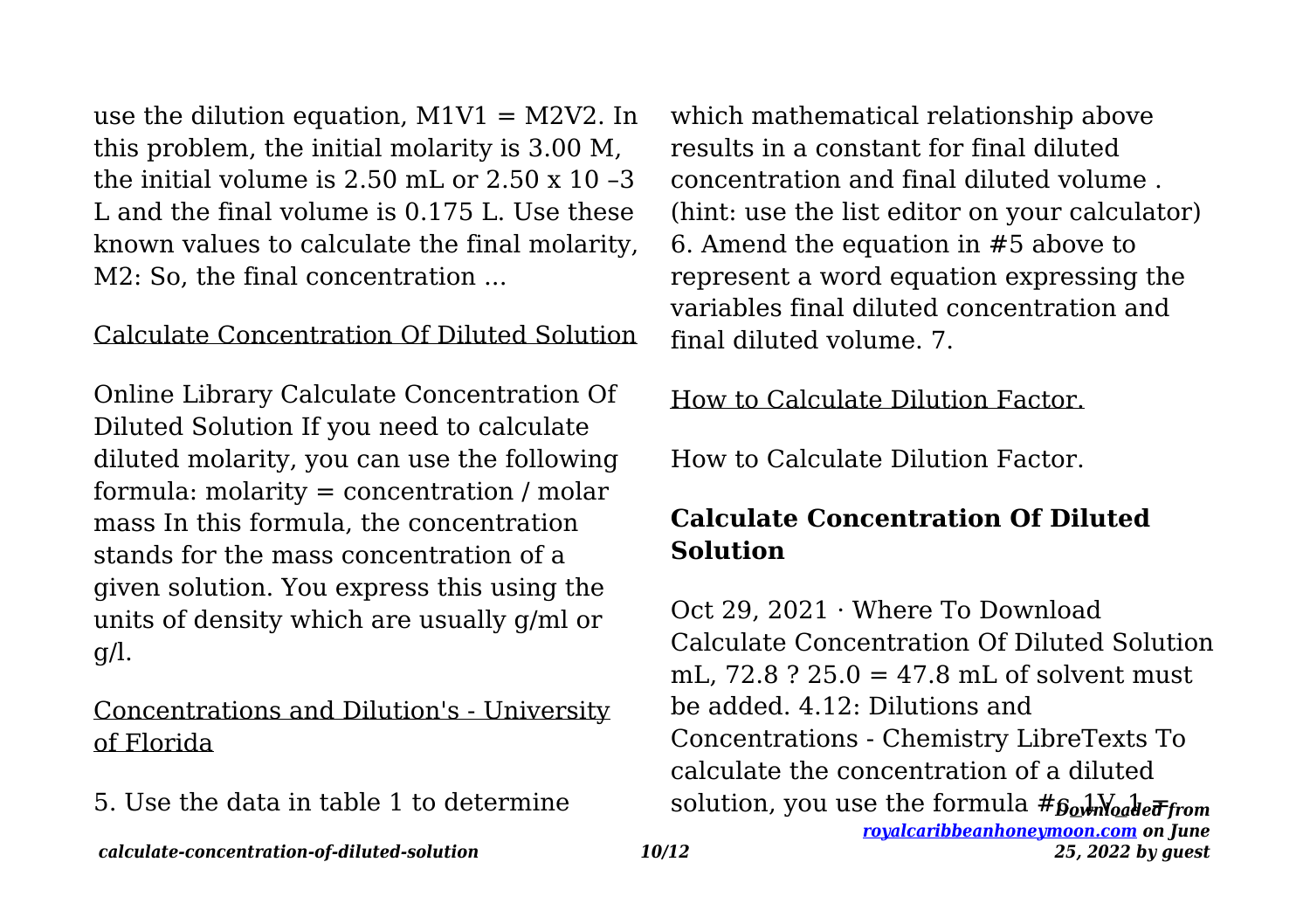c\_2V\_2# Example Calculate the concentration of NaCl if enough water is added to 100 mL of

#### Calculate Concentration Of Diluted Solution

Get Free Calculate Concentration Of Diluted Solution We understand that reading is the simplest way for human to derive and constructing meaning in order to gain a particular knowledge from a source. This tendency has been digitized when books evolve into digital media equivalent – E-Boo Calculate Concentration Of Diluted Solution

#### **AG Diluting a solution - Shannon'sStuff**

Concentration of Solutions and Molarity - Denton ISD

The concentration of a solution is a

measure of the amount of solute that is dissolved in a given ... dissolved in one liter of solution. •To calculate the molarity of a solution, divide the moles ... the diluted solution. Making a Dilute Solution. a) To prepare 100 ml of 0.40M MgSO 4 from a stock solution of 2.0M

## **Solutions to: Solutions and Dilutions multidlc.com**

Solution Zinc Solution Concentration (ppm Zn) Volume used (mL) Diluted Volume (mL) Solution Concentration (ppm Zn) Solution Concentration (ppm Zn(NO 3) 2) Solution Concentration (M Zn(NO 3) 2) Solution Concentration (M Zn) A 1000 5.00 50.00 1.00 x 102 2.90 x 102 1.53 x 10-3 1.53 x 10-3 B Solution A 5.00 100.00 5.00 14.0 7.65 x 10-5 7.65 x 10-5

## *Calculating Liquid Chemical Dilutions -*

*Downloaded from [royalcaribbeanhoneymoon.com](http://royalcaribbeanhoneymoon.com) on June 25, 2022 by guest*